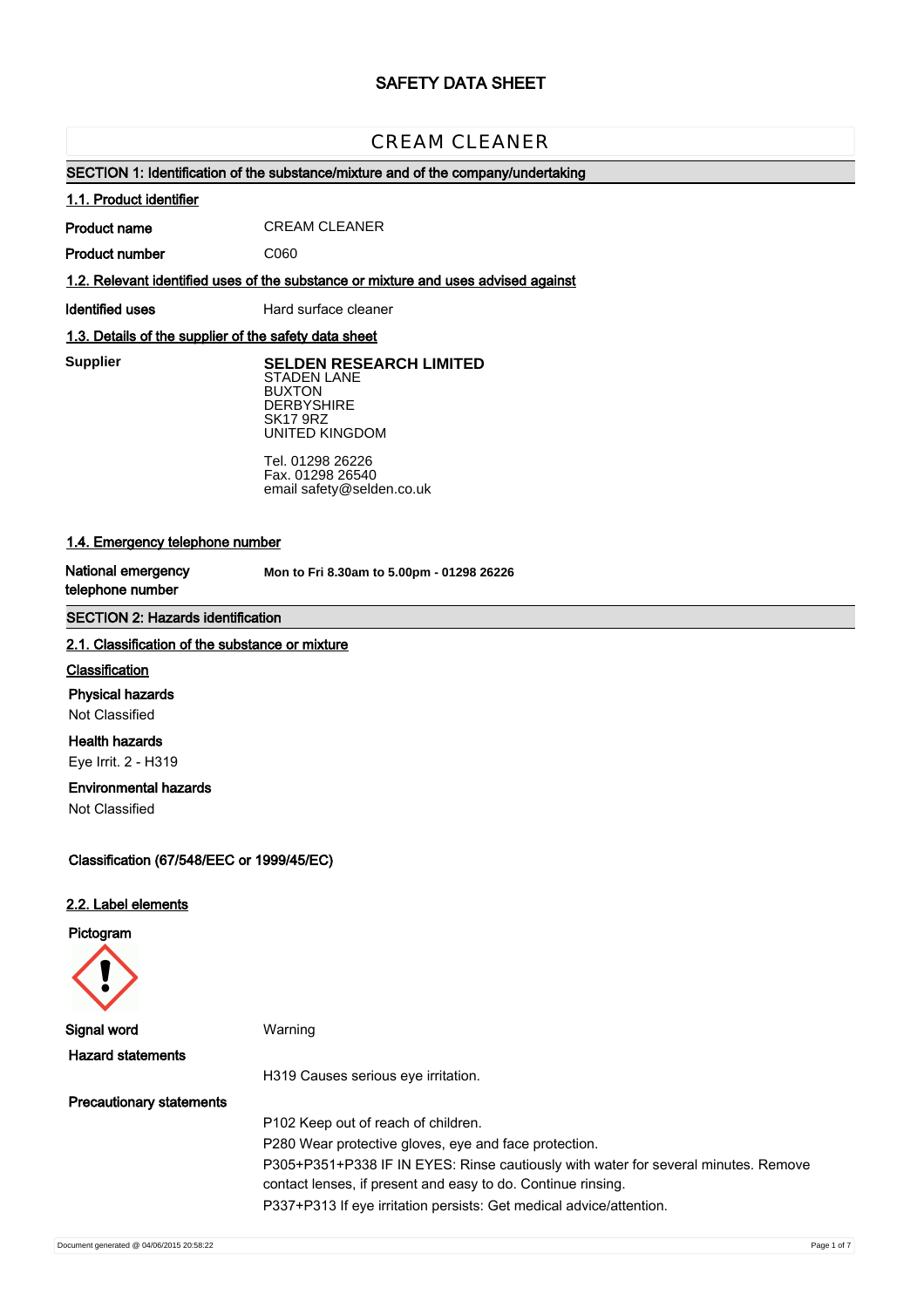## **2.3. Other hazards**

No other hazards known. This product does not contain any substances classified as PBT or vPvB.

## **SECTION 3: Composition/information on ingredients**

## **3.2. Mixtures**

## **Alcohol ethoxylate 1-5%**

**CAS number:** — **EC number:** —

### **Classification Classification (67/548/EEC or 1999/45/EC)**

Acute Tox. 4 - H302 Xi;R38,R41. Eye Dam. 1 - H318

## **N,N-dimethyltetradecylamine N-oxide <1%**

**CAS number:** 3332-27-2 **EC number:** 222-059-3 **M factor (Acute) =** 1

Skin Irrit. 2 - H315 Eye Dam. 1 - H318 Aquatic Acute 1 - H400

**Classification Classification (67/548/EEC or 1999/45/EC)**

Acute Tox. 4 - H302 Xn;R22. Xi;R38,R41. N;R50.

The Full Text for all R-Phrases and Hazard Statements are Displayed in Section 16.

## **SECTION 4: First aid measures**

## **4.1. Description of first aid measures**

#### **Inhalation**

Move affected person to fresh air and keep warm and at rest in a position comfortable for breathing.

#### **Ingestion**

Do not induce vomiting. Rinse mouth thoroughly with water. Give plenty of water to drink. Get medical attention. Never give anything by mouth to an unconscious person. Do not induce vomiting.

## **Skin contact**

Rinse with water. Get medical attention if any discomfort continues.

## **Eye contact**

Remove any contact lenses and open eyelids wide apart. Continue to rinse for at least 15 minutes. Get medical attention if any discomfort continues.

## **4.2. Most important symptoms and effects, both acute and delayed**

## **Inhalation**

No specific symptoms known.

## **Ingestion**

May cause discomfort if swallowed. May cause stomach pain or vomiting.

## **Skin contact**

Prolonged contact may cause redness, irritation and dry skin.

## **Eye contact**

Irritation of eyes and mucous membranes.

## **4.3. Indication of any immediate medical attention and special treatment needed**

## **Notes for the doctor**

Treat symptomatically.

## **SECTION 5: Firefighting measures**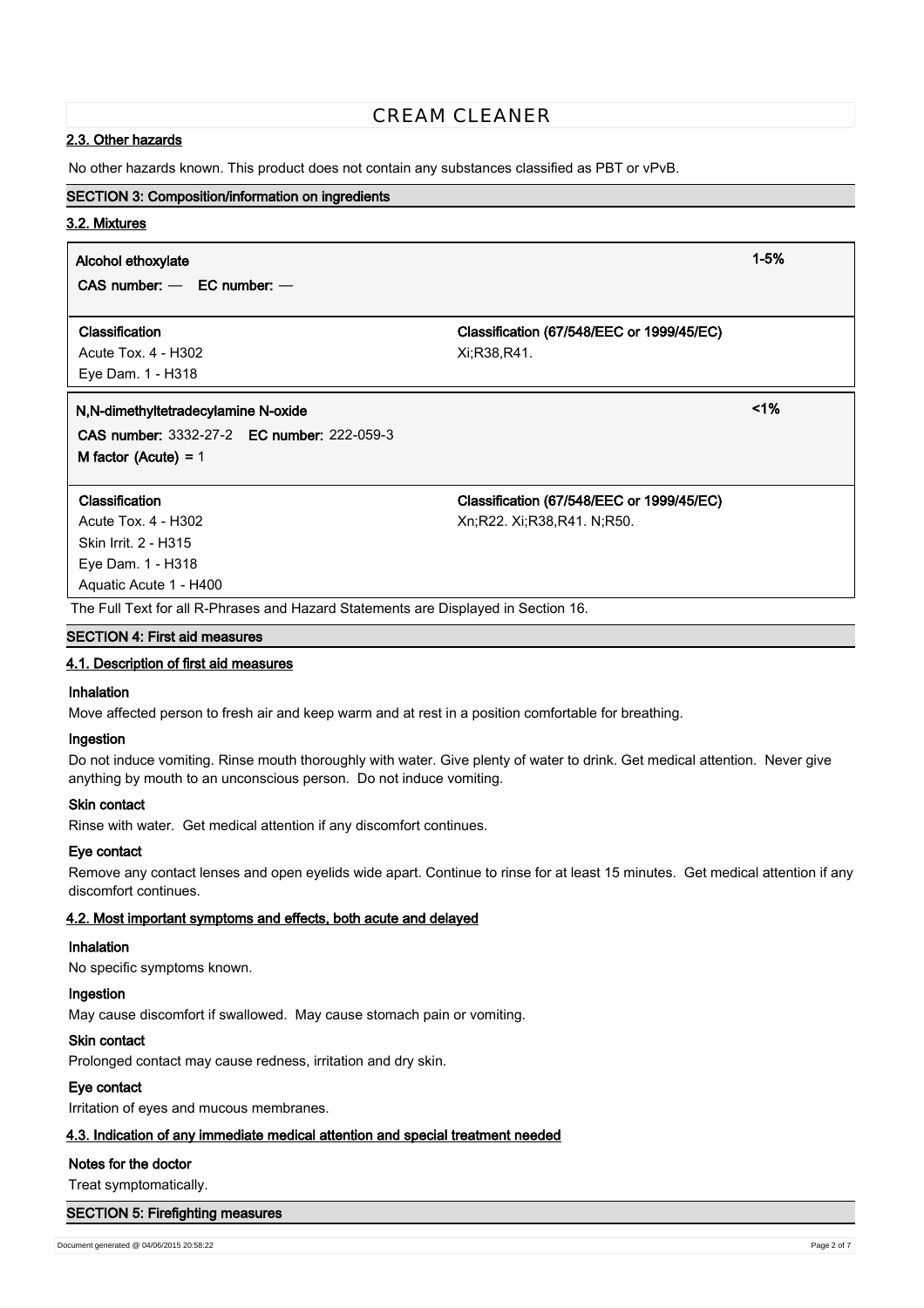## **5.1. Extinguishing media**

#### **Suitable extinguishing media**

The product is not flammable. Use fire-extinguishing media suitable for the surrounding fire.

### **5.2. Special hazards arising from the substance or mixture**

## **Hazardous combustion products**

Oxides of carbon. Thermal decomposition or combustion may liberate carbon oxides and other toxic gases or vapours.

#### **5.3. Advice for firefighters**

#### **Special protective equipment for firefighters**

Wear positive-pressure self-contained breathing apparatus (SCBA) and appropriate protective clothing.

## **SECTION 6: Accidental release measures**

## **6.1. Personal precautions, protective equipment and emergency procedures**

#### **Personal precautions**

For personal protection, see Section 8.

#### **6.2. Environmental precautions**

## **Environmental precautions**

Any spillage needs to be contained and not allowed to enter water courses

## **6.3. Methods and material for containment and cleaning up**

#### **Methods for cleaning up**

Stop leak if possible without risk. Absorb in vermiculite, dry sand or earth and place into containers. Flush contaminated area with plenty of water. Avoid the spillage or runoff entering drains, sewers or watercourses.

## **6.4. Reference to other sections**

#### **Reference to other sections**

For personal protection, see Section 8. For waste disposal, see Section 13.

## **SECTION 7: Handling and storage**

#### **7.1. Precautions for safe handling**

#### **Usage precautions**

Eye protection should be considered where there is a risk of splashing. Rubber gloves and barrier cream are recommended when using any chemical.

#### **7.2. Conditions for safe storage, including any incompatibilities**

#### **Storage precautions**

Store in tightly closed original container in a dry, cool and well-ventilated place. Keep only in the original container.

#### **7.3. Specific end use(s)**

### **Specific end use(s)**

The identified uses for this product are detailed in Section 1.2.

#### **Usage description**

See product label for detailed usage and instructions.

## **SECTION 8: Exposure Controls/personal protection**

#### **8.1. Control parameters**

## **Occupational exposure limits**

## **Ingredient comments**

No exposure limits known for ingredient(s).

## **8.2. Exposure controls**

#### **Protective equipment**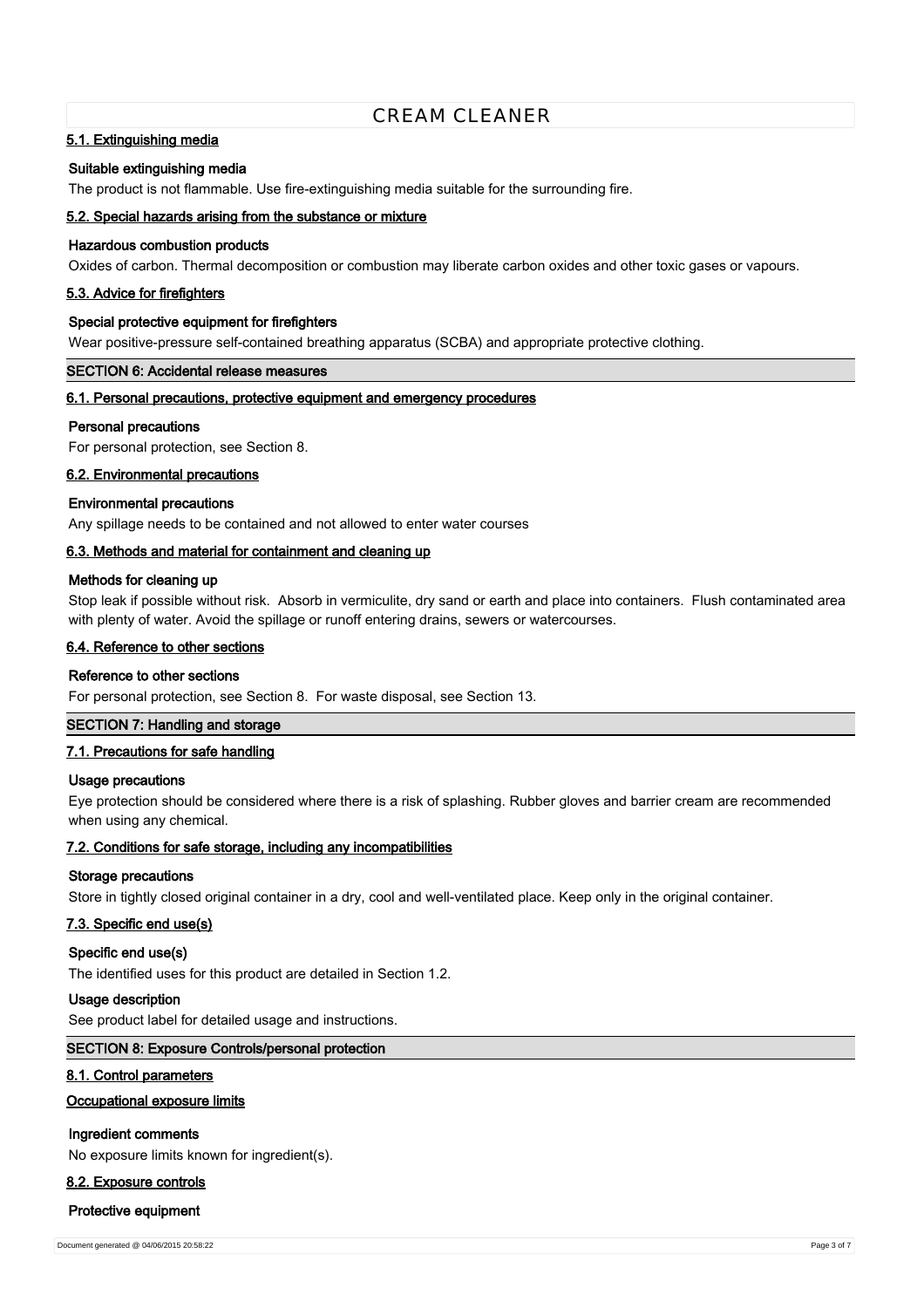



## **Eye/face protection**

Tight-fitting safety glasses.

#### **Hand protection**

Chemical-resistant, impervious gloves complying with an approved standard should be worn if a risk assessment indicates skin contact is possible.

## **Other skin and body protection**

General workwear only

## **SECTION 9: Physical and Chemical Properties**

## **9.1. Information on basic physical and chemical properties**

#### **Appearance**

Liquid

#### **Colour**

Yellow.

### **Odour**

Mild (or faint) Lemon.

## **pH**

pH (concentrated solution): 10.5

### **Initial boiling point and range**

100°C @

## **Relative density**

1.21 - 1.25 @ @ 20°C

# **Solubility(ies)**

Miscible with water

## **Viscosity**

Typically 8000 cP @ @ 20 C°C

## **9.2. Other information**

## **Other information**

None.

## **SECTION 10: Stability and reactivity**

## **10.1. Reactivity**

May react with other cleaning chemicals. For specific reactions refer to Section 10.5

## **10.2. Chemical stability**

**Stability**

Stable at normal ambient temperatures.

## **10.3. Possibility of hazardous reactions**

Not applicable.

## **10.4. Conditions to avoid**

Avoid excessive heat for prolonged periods of time. Avoid contact with the following materials: Strong mineral acids.

#### **10.5. Incompatible materials**

**Materials to avoid**

Strong acids.

## **10.6. Hazardous decomposition products**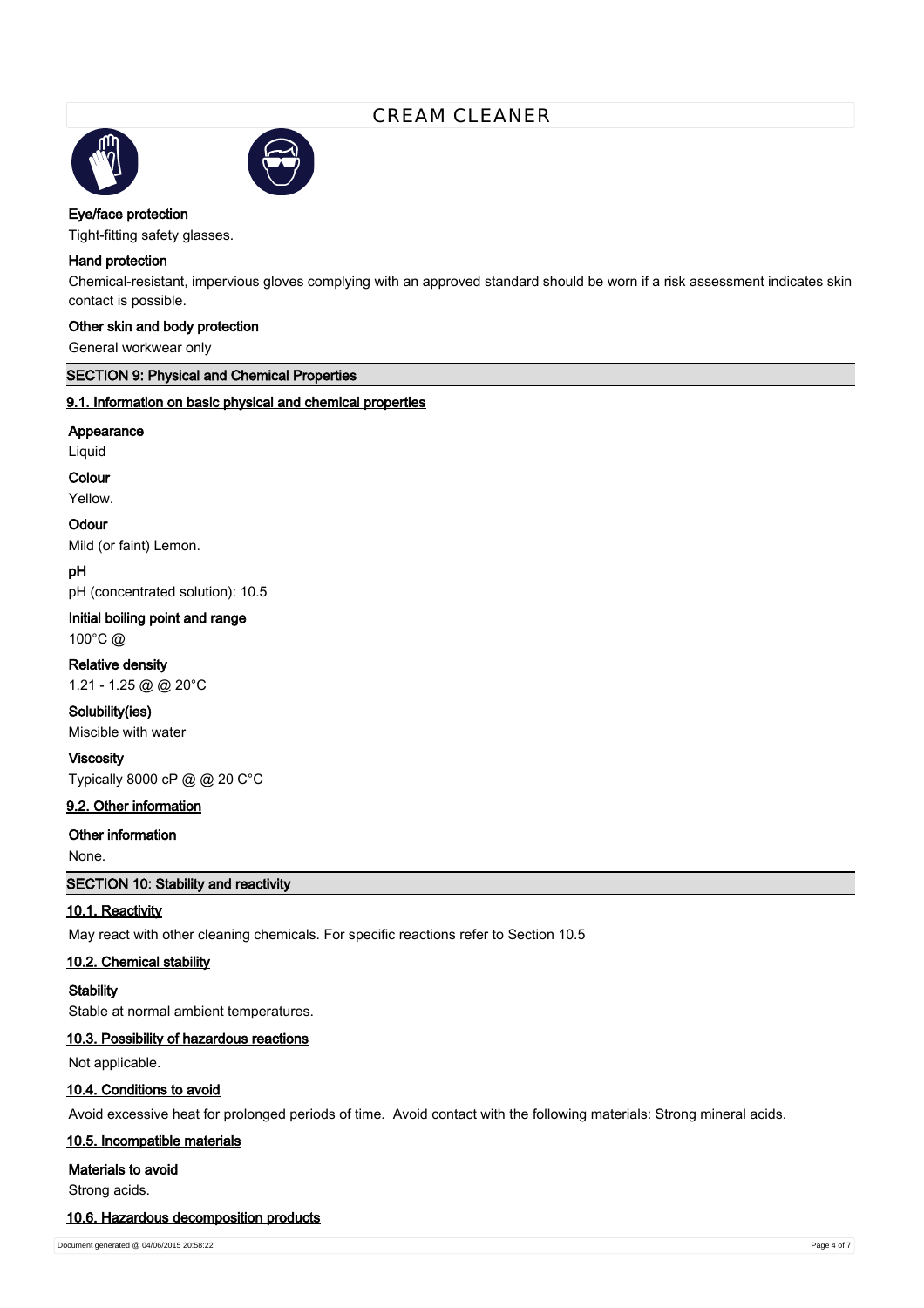#### Not known.

## **SECTION 11: Toxicological information**

### **11.1. Information on toxicological effects**

### **Toxicological effects**

No toxicological data is available for this mixture, however data can be provided for specific raw materials upon request.

#### **Acute toxicity - oral**

**ATE oral (mg/kg)**

133,333.33333333

#### **Ingestion**

Liquid irritates mucous membranes and may cause abdominal pain if swallowed. Diarrhoea. Nausea, vomiting.

#### **Skin contact**

Prolonged contact may cause dryness of the skin.

## **Eye contact**

Irritation is likely.

### **SECTION 12: Ecological Information**

#### **Ecotoxicity**

Not classed as Hazardous to the Environment but release to the environment should be avoided.

### **12.1. Toxicity**

Aquatic toxicity has not been carried out on this product. Data for raw materials contained in this product, when available, can be provided when necessary.

## **12.2. Persistence and degradability**

## **Persistence and degradability**

The surfactants contained within the product comply with the biodegradability criteria as laid down in Regulation (EC) No 648/2004.

## **12.3. Bioaccumulative potential**

The product does not contain any substances expected to be bioaccumulating.

#### **12.4. Mobility in soil**

#### **Mobility**

The product contains substances, which are water soluble and may spread in water systems.

#### **12.5. Results of PBT and vPvB assessment**

This product does not contain any substances classified as PBT or vPvB.

#### **12.6. Other adverse effects**

None known.

## **SECTION 13: Disposal considerations**

## **13.1. Waste treatment methods**

#### **Disposal methods**

Dispose of waste to licensed waste disposal site in accordance with the requirements of the local Waste Disposal Authority.

## **SECTION 14: Transport information**

**General** The product is not covered by international regulations on the transport of dangerous goods (IMDG, IATA, ADR/RID).

## **14.1. UN number**

Not applicable.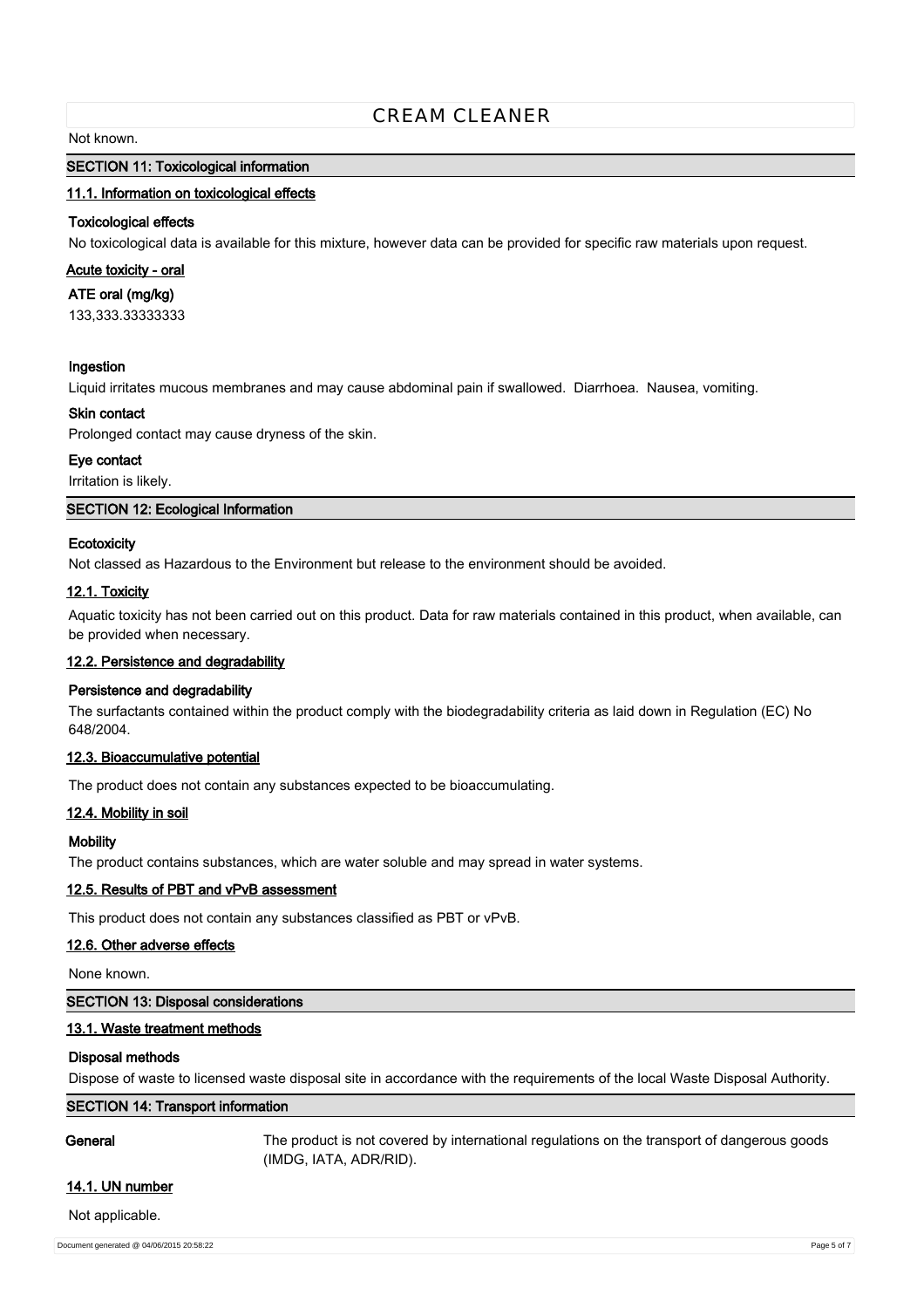## **14.2. UN proper shipping name**

Not applicable.

## **14.3. Transport hazard class(es)**

Not applicable.

## **14.4. Packing group**

Not applicable.

## **14.5. Environmental hazards**

## **Environmentally hazardous substance/marine pollutant**

No.

## **14.6. Special precautions for user**

Not applicable.

## **14.7. Transport in bulk according to Annex II of MARPOL73/78 and the IBC Code**

Not applicable.

**SECTION 15: Regulatory information**

## **15.1. Safety, health and environmental regulations/legislation specific for the substance or mixture**

### **National regulations**

The Chemicals (Hazard Information and Packaging for Supply) Regulations 2009 (S.I 2009 No. 716).

### **EU legislation**

System of specific information relating to Dangerous Preparations. 2001/58/EC. Dangerous Preparations Directive 1999/45/EC. Regulation (EC) No 1907/2006 of the European Parliament and of the Council of 18 December 2006 concerning the Registration, Evaluation, Authorisation and Restriction of Chemicals (REACH) (as amended). Regulation (EC) No 1272/2008 of the European Parliament and of the Council of 16 December 2008 on classification, labelling and packaging of substances and mixtures (as amended).

## **Guidance**

Workplace Exposure Limits EH40. Introduction to Local Exhaust Ventilation HS(G)37. CHIP for everyone HSG228. Approved Classification and Labelling Guide (Sixth edition) L131.

## **15.2. Chemical safety assessment**

No chemical assessment has been carried out as this Safety Data Sheet is for a mixture.

## **SECTION 16: Other information**

#### **General information**

The following risk phrases relate to the raw materials in the product and not the product itself:-

#### **Revision comments**

Safety Data Sheet revised to be in accordance with EU Regulation No 453/2010 - REACH Regulations.

| Revision date | 08/12/2014 |
|---------------|------------|
| Revision      |            |

## **Risk phrases in full**

| NC Not classified.                   |
|--------------------------------------|
| R22 Harmful if swallowed.            |
| R38 Irritating to skin.              |
| R41 Risk of serious damage to eyes.  |
| R50 Very toxic to aquatic organisms. |
|                                      |

## **Hazard statements in full**